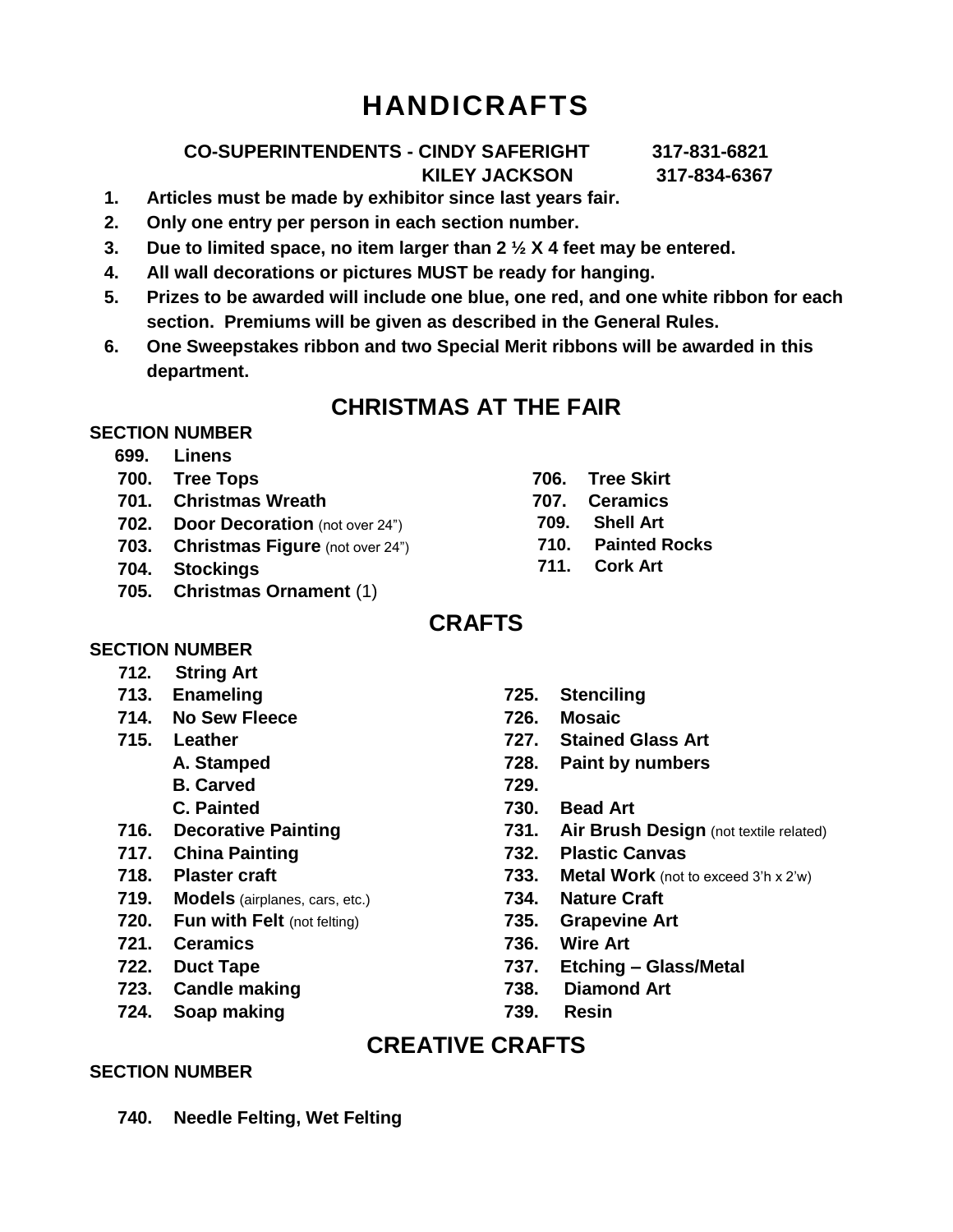- **741. Arrangement of Artificial Flowers** (may or may not be handmade flowers)
- **741-B.Arrangement of Dried Flowers**
- **742. Pottery**
- **743. Wreaths** (other than Christmas)
- **744. Holiday Decor** (other than Christmas-not textile)
- **745. Craft made of recycled materials Morgan County Solid Waste District will present a plaque to the first place winner in this category."**
- **746. Creative Photography** (the use of photos in a creative manner, not just in a frame)
- **747. Wall Decor** (not Christmas or holiday)
- **748. Yard Art**
- **749. Shadow Boxes**
- **750. Handmade Glass**
- **751. Assemblage 3D Sculpture**
- **752. Altered Art**
- **753. Miscellaneous**
- **754. Button Art**
- **755. Patriotic**
- **756. Sculpture**
- **757. Mixed Media**



### **DOLLS AND TOYS**

### **SECTION NUMBER**

- **760. Homemade China Dolls**
- **761. Homemade China Dolls** (a pair)
- **762. Homemade Dolls** (sewn and stuffed with appropriate filling)
- **763. Homemade Dolls** (miscellaneous)
- **764. Homemade Toys** (not dolls or wood)
- **765. Musical Toys**
- **766. Miscellaneous**

### **WEARABLE ART**

#### **SECTION NUMBER**

- **768. Ice Dyeing**
- **769. Sharpie Tie Dye**
- **770. Glass Bead Art**
- **771. Felting**
- **772. Nature Dyeing**
- **773. Painted Petit Point**
- **774. Textile Painting** (any wearable item)
- **775. Tie Dye** (clothing, any piece)
- **776. Holiday Apparel**
- **777. Air Brush Techniques**
- **778. Batik**
- **779. Jewelry – Set**
- **780. Jewelry - Necklace or Bracelet**
- **781. Jewelry – Earrings**
- **782. Miscellaneous**
- **783. Leather**

### **WEAVING**

#### **SECTION NUMBER**

- **790. Baskets**
- **791. Weaving** (Loom Type)
- **792. Weaving** (Non-Loom Type)
- **793. Punjabi** (Stool & Chair Weaving)
- **794. Wheat weaving**
- **795. Chair caning**
- **796. Weaving with Beads**
- **797. Miscellaneous**